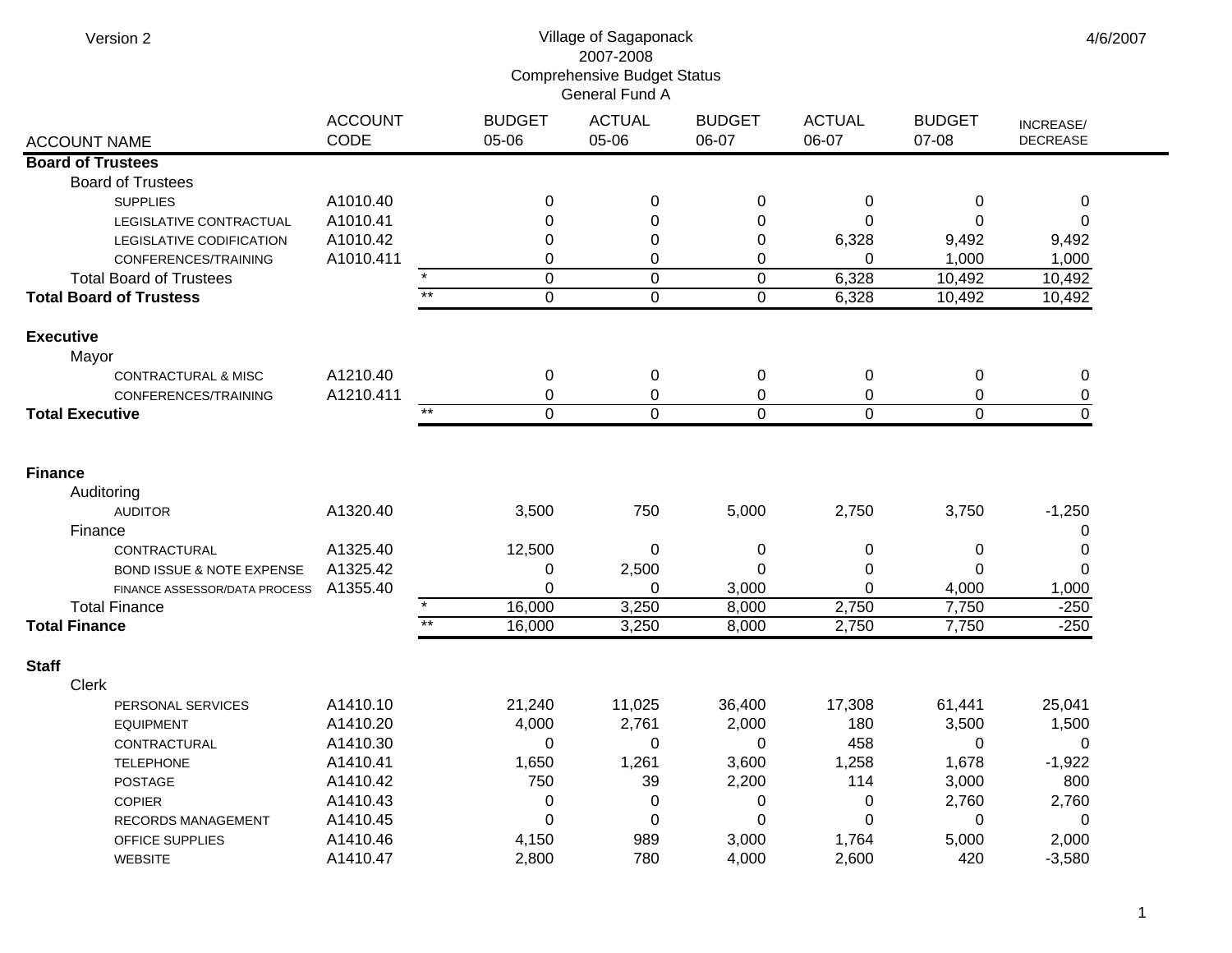| Version 2 |  |
|-----------|--|
|-----------|--|

## Village of Sagaponack 2007-2008 Comprehensive Budget Status General Fund A

| <b>ACCOUNT NAME</b>                    | <b>ACCOUNT</b><br>CODE |         | <b>BUDGET</b><br>05-06 | <b>ACTUAL</b><br>05-06 | <b>BUDGET</b><br>06-07 | <b>ACTUAL</b><br>06-07 | <b>BUDGET</b><br>07-08 | INCREASE/<br><b>DECREASE</b> |
|----------------------------------------|------------------------|---------|------------------------|------------------------|------------------------|------------------------|------------------------|------------------------------|
| CODE BOOKS                             | A1410.                 |         | $\overline{0}$         | $\overline{0}$         | $\overline{0}$         | $\overline{0}$         | $\overline{0}$         | 0                            |
| LEGAL ADVERTISING & PRINTING A1410.442 |                        |         | 0                      | 0                      | 0                      | 800                    | 7,000                  | 7,000                        |
| CONFERENCES/TRAINING                   | A1410.411              |         | 0                      | $\Omega$               | $\Omega$               | 0                      | 2,000                  | 2,000                        |
| <b>Total Clerk</b>                     |                        |         | 34,590                 | 16,855                 | 51,200                 | 24,481                 | 86,798                 | 35,598                       |
| Legal                                  |                        |         |                        |                        |                        |                        |                        |                              |
| <b>COUNSEL RETAINER</b>                | A1420.41               |         | $\boldsymbol{0}$       | $\boldsymbol{0}$       | $\pmb{0}$              | $\mathbf 0$            | 0                      | $\Omega$                     |
| <b>COUNSEL NON-RETAINER</b>            | A1420.42               |         | 17,500                 | 15,226                 | 12,000                 | 32,098                 | 50,000                 | 38,000                       |
| <b>Total Legal</b>                     |                        |         | 17,500                 | 15,226                 | 12,000                 | 32,098                 | 50,000                 | 38,000                       |
| Engineer                               |                        |         |                        |                        |                        |                        |                        |                              |
| CONTRACTURAL                           | A1440.40               |         | $\pmb{0}$              | $\pmb{0}$              | $\pmb{0}$              | $\pmb{0}$              | $\mathbf 0$            | 0                            |
| <b>Total Engineer</b>                  |                        |         | $\overline{0}$         | $\overline{0}$         | $\overline{0}$         | $\overline{0}$         | $\overline{0}$         | $\overline{0}$               |
| Elections                              |                        |         |                        |                        |                        |                        |                        |                              |
| PERSONAL SERVICES                      | A1450.10               |         | $\pmb{0}$              | 3,500                  | 0                      | $\mathbf 0$            | 0                      | 0                            |
| CONTRACTURAL & MISC                    | A1450.40               |         | 1,500                  | 878                    | 1,500                  | 293                    | 1,500                  | $\pmb{0}$                    |
| <b>Total Elections</b>                 |                        | $\star$ | 1,500                  | 4,378                  | 1,500                  | 293                    | 1,500                  | $\overline{0}$               |
| <b>Total Staff</b>                     |                        | $**$    | 53,590                 | 36,459                 | 64,700                 | 56,872                 | 138,298                | 73,598                       |
| <b>Buildings</b>                       |                        |         |                        |                        |                        |                        |                        |                              |
| <b>Village Hall</b>                    |                        |         |                        |                        |                        |                        |                        |                              |
| <b>RENT</b>                            | A1620.04               |         | 9,000                  | 8,250                  | 20,500                 | 21,000                 | 24,200                 | 3,700                        |
| <b>UTILITIES</b>                       | A1620.05               |         | 1,750                  | 299                    | 3,140                  | 1,489                  | 2,520                  | $-620$                       |
| <b>MAINTENANCE</b>                     | A1620.40               |         | 0                      | 785                    | 0                      | 0                      | 2,840                  | 2,840                        |
| <b>SUPPLIES &amp; OTHER</b>            | A1620.44               |         | $\overline{0}$         | $\Omega$               | $\mathbf 0$            | $\Omega$               | 300                    | 300                          |
| <b>Total Buildings</b>                 |                        |         | 10,750                 | 9,334                  | 23,640                 | 22,489                 | 29,860                 | 6,220                        |
| <b>Total Buildings</b>                 |                        | $*$     | 10,750                 | 9,334                  | 23,640                 | 22,489                 | 29,860                 | 6,220                        |
| <b>Special Items</b>                   |                        |         |                        |                        |                        |                        |                        |                              |
| Insurance                              |                        |         |                        |                        |                        |                        |                        |                              |
| <b>GENERAL LIABILITY</b>               | A1910.00               |         | 18,000                 | 13,503                 | 18,000                 | 4,019                  | 28,000                 | 10,000                       |
| PUBLIC OFFICIALS LIABILITY             | A1910.01               |         | 0                      | 0                      | $\mathbf 0$            | 1,909                  |                        | 0                            |
| <b>MULTI PERIL</b>                     | A1910.02               |         | 0                      | 0                      | 0                      | 2,500                  |                        | 0                            |
| COMMERCIAL UNBRELLA                    | A1910.03               |         | 0                      | 0                      | 0                      | 5,500                  |                        | 0                            |
| <b>Total Insurance</b>                 |                        |         | 18,000                 | 13,503                 | 18,000                 | 13,928                 | 28,000                 | 10,000                       |

4/6/2007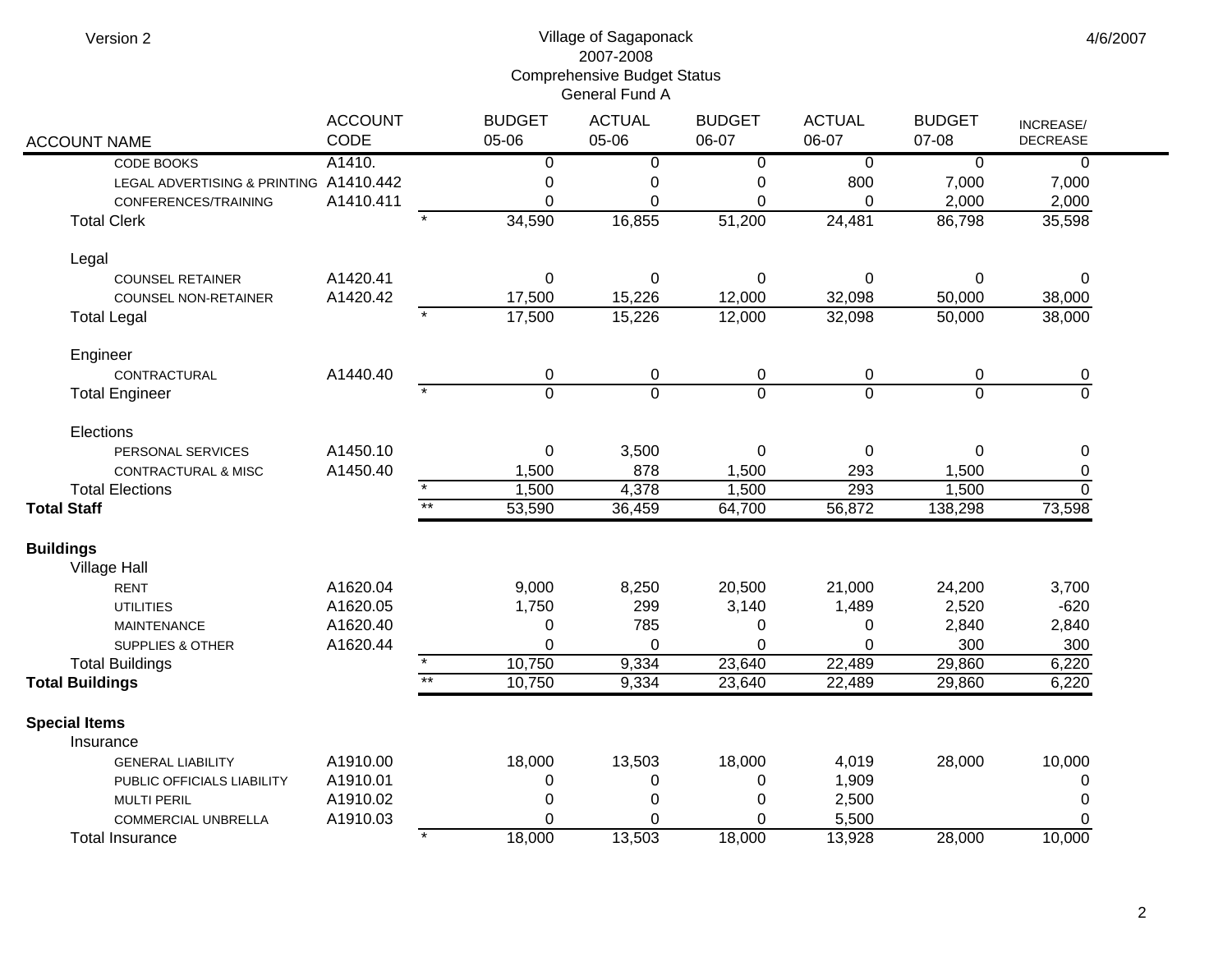| Version 2                                                                    |                        | 4/6/2007        |                                    |                               |                        |                            |                        |                                     |  |
|------------------------------------------------------------------------------|------------------------|-----------------|------------------------------------|-------------------------------|------------------------|----------------------------|------------------------|-------------------------------------|--|
|                                                                              | <b>ACCOUNT</b><br>CODE |                 | <b>BUDGET</b><br>05-06             | <b>ACTUAL</b><br>05-06        | <b>BUDGET</b><br>06-07 | <b>ACTUAL</b><br>06-07     | <b>BUDGET</b><br>07-08 | <b>INCREASE/</b><br><b>DECREASE</b> |  |
| <b>ACCOUNT NAME</b><br><b>Association Dues</b>                               |                        |                 |                                    |                               |                        |                            |                        |                                     |  |
| MUNICIPAL DUES                                                               | A1920.04               |                 | 0                                  | 0                             | 1,500                  | 50                         | 1,500                  | 0                                   |  |
| <b>Total Association Dues</b>                                                |                        |                 | $\overline{0}$                     | 0                             | 1,500                  | 50                         | 1,500                  | $\overline{0}$                      |  |
| Judgements & Claims                                                          |                        |                 |                                    |                               |                        |                            |                        |                                     |  |
| <b>JUDGEMENTS &amp; CLAIMS</b>                                               | A1930.00               |                 | 0                                  | 0                             | 0                      | 0                          | $\mathbf 0$            | 0                                   |  |
| Total Judgement & Claims                                                     |                        |                 | $\overline{0}$                     | $\Omega$                      | $\Omega$               | $\Omega$                   | $\Omega$               | $\Omega$                            |  |
| Contingency                                                                  |                        |                 |                                    |                               |                        |                            |                        |                                     |  |
| <b>CONTINGENCY</b>                                                           | A1990.40               |                 | 5,500                              | 0                             | 12,000                 | 0                          | 45,000                 | 33,000                              |  |
| <b>Total Contingency</b><br><b>Total Special Items</b>                       |                        | $**$            | 5,500<br>23,500                    | $\overline{0}$<br>13,503      | 12,000<br>31,500       | $\overline{0}$<br>13,978   | 45,000<br>74,500       | 33,000<br>43,000                    |  |
|                                                                              |                        |                 |                                    |                               |                        |                            |                        |                                     |  |
| <b>Safety Inspection</b><br><b>Building Department</b>                       |                        |                 |                                    |                               |                        |                            |                        |                                     |  |
| <b>BUILDING INSPECTOR</b>                                                    | A3620.10               |                 | 0                                  | 0                             | 0                      | 0                          | 37,500                 | 37,500                              |  |
| CODE ENFORCEMENT OFFICER                                                     | A3620.41               |                 | $\mathbf 0$                        | 0                             | $\boldsymbol{0}$       | 0                          | 16,000                 | 16,000                              |  |
| <b>EQUIPEMENT</b>                                                            | A3620.20               |                 | $\mathbf 0$                        | 0                             | 0                      | 0                          | 5,900                  | 5,900                               |  |
| <b>SUPPLIES</b>                                                              | A3620.40               |                 | $\boldsymbol{0}$<br>$\overline{0}$ | 0<br>$\overline{0}$           | 0<br>0                 | 0<br>$\overline{0}$        | 4,500<br>63,900        | 4,500                               |  |
| <b>Total Building Department</b><br><b>Total Safety Inspection</b>           |                        | $\overline{**}$ | $\overline{0}$                     | $\overline{0}$                | $\overline{0}$         | $\overline{0}$             | 63,900                 | 63,900<br>63,900                    |  |
|                                                                              |                        |                 |                                    |                               |                        |                            |                        |                                     |  |
| <b>Registrar of Vital Statistics</b><br><b>Registrar of Vital Statistics</b> |                        |                 |                                    |                               |                        |                            |                        |                                     |  |
| <b>SUPPLIES &amp; OTHER</b>                                                  | A4020.10               |                 | 0                                  | 0                             | 0                      | 0                          | 100                    | 100                                 |  |
| <b>Total Registrar of Vital Statistics</b>                                   |                        | $**$            | $\overline{0}$                     | $\pmb{0}$                     | $\boldsymbol{0}$       | $\boldsymbol{0}$           | 100                    | 100                                 |  |
| <b>Total Registrar of Vital Statistics</b>                                   |                        |                 | $\overline{0}$                     | $\overline{0}$                | $\overline{0}$         | $\overline{0}$             | 100                    | 100                                 |  |
| <b>Highway Department</b><br>Road Maintenance                                |                        |                 |                                    |                               |                        |                            |                        |                                     |  |
| STREETS- CAPITAL EXSPENSE                                                    | A5110.20               |                 | 0                                  | 0                             | 0                      | 0                          | 100,000                | 100,000                             |  |
| SUPPLIES & OTHER                                                             | A5110.40               |                 | 0                                  | $\boldsymbol{0}$              | $\boldsymbol{0}$       | 0                          | 1,200                  | 1,200                               |  |
| CONCRETE/SIDEWALKS                                                           | A5110.44               |                 | 0                                  | 0                             | 0                      | 0                          | 30,000                 | 30,000                              |  |
| <b>Total Road Maintenance</b>                                                |                        | $\overline{**}$ | $\overline{0}$<br>$\overline{0}$   | $\overline{0}$<br>$\mathbf 0$ | 0<br>$\mathbf 0$       | $\overline{0}$<br>$\Omega$ | 131,200                | 31,200<br>31,200                    |  |
| <b>Total Highway Department</b>                                              |                        |                 |                                    |                               |                        |                            | 131,200                |                                     |  |

**Land Use & Environment**

Zoning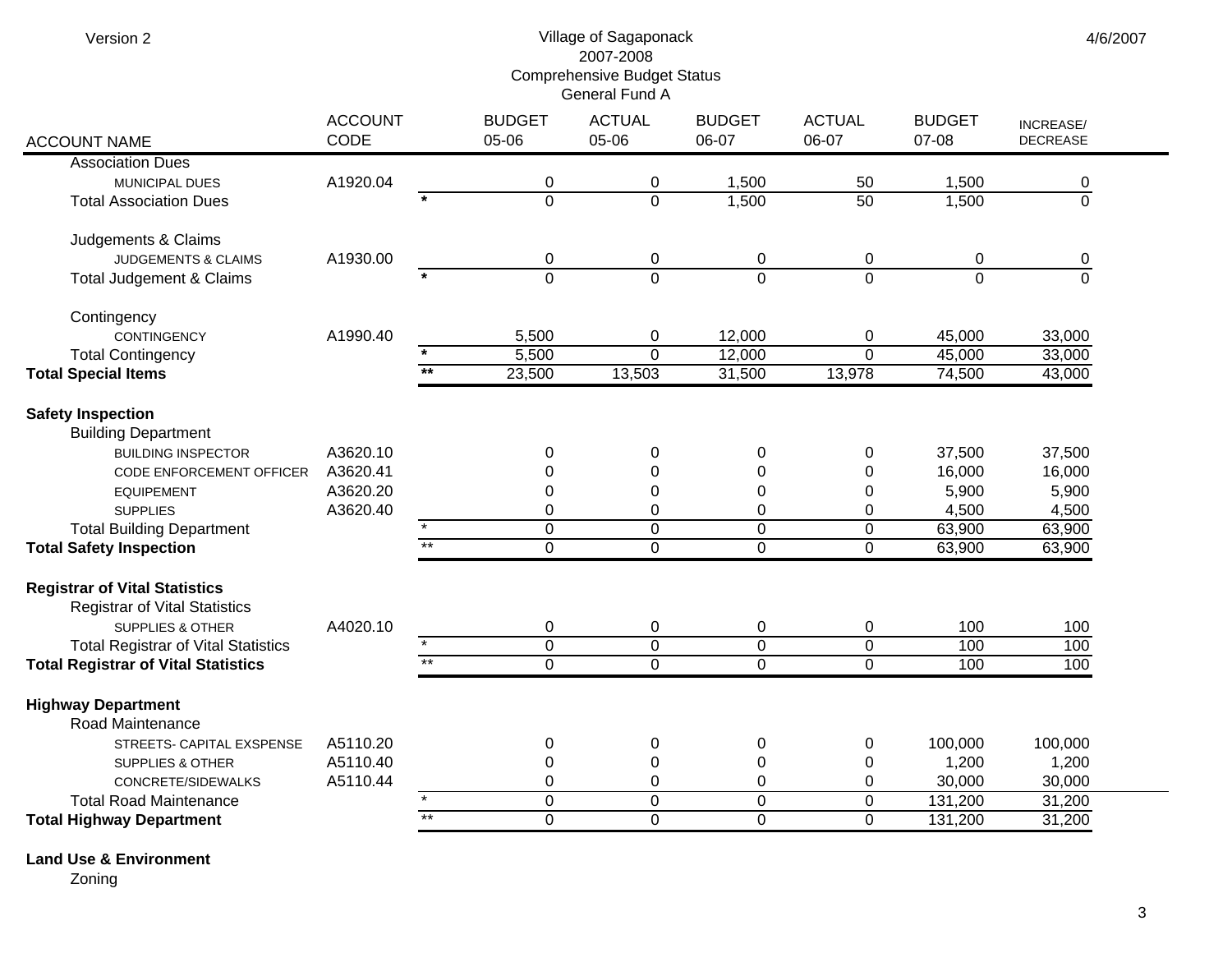Version 2

## Village of Sagaponack 2007-2008 Comprehensive Budget Status General Fund A

| <b>ACCOUNT NAME</b>                       | <b>ACCOUNT</b><br>CODE |       | <b>BUDGET</b><br>05-06 | <b>ACTUAL</b><br>05-06 | <b>BUDGET</b><br>06-07 | <b>ACTUAL</b><br>06-07 | <b>BUDGET</b><br>07-08 | INCREASE/<br><b>DECREASE</b> |  |
|-------------------------------------------|------------------------|-------|------------------------|------------------------|------------------------|------------------------|------------------------|------------------------------|--|
| CONTRACTUAL                               | A8010.40               |       |                        | 0                      |                        | 16,861                 | 6,000                  | 6,000                        |  |
|                                           | A8010.42               |       | 0<br>$\pmb{0}$         | 0                      | 0<br>0                 | 0                      | 6,000                  | 6,000                        |  |
| LEGAL<br>MISC.                            | A8010.20               |       | 0                      | 0                      | 0                      | 0                      | 300                    | 300                          |  |
| <b>Total Zoning</b>                       |                        |       | $\mathbf 0$            | $\mathbf 0$            | $\mathbf 0$            | 16,861                 | 12,300                 | 12,300                       |  |
|                                           |                        |       |                        |                        |                        |                        |                        |                              |  |
| Planning                                  |                        |       |                        |                        |                        |                        |                        |                              |  |
| CONTRACTUAL                               | A8020.40               |       | $\pmb{0}$              | 0                      | 0                      | 0                      | 6,000                  | 6,000                        |  |
| <b>LEGAL</b>                              | A8020.42               |       | 0                      | 0                      | 0                      | 0                      | 6,000                  | 6,000                        |  |
| MISC.                                     | A8020.20               |       | 0                      | 0                      | 0                      | 0                      | 300                    | 300                          |  |
| <b>Total Planning</b>                     |                        |       | $\mathbf 0$            | 0                      | 0                      | $\Omega$               | 12,300                 | 12,300                       |  |
| <b>Total Land Use &amp; Environmental</b> |                        | $**$  | $\mathbf 0$            | 0                      | 0                      | 16,861                 | 24,600                 | 24,600                       |  |
| <b>Employee Benefits</b>                  |                        |       |                        |                        |                        |                        |                        |                              |  |
| Retirement                                | A9010.80               |       | $\pmb{0}$              | 0                      | 0                      | 5,593                  | 5,593                  | 5,593                        |  |
| <b>Social Security</b>                    | A9030.80               |       | 1,760                  | 0                      | 2,784                  | 4,871                  | 8,793                  | 6,009                        |  |
| Unemployment Insurance                    | A9050.80               |       | 0                      | 0                      | 0                      | 0                      | $\Omega$               | 0                            |  |
| <b>Health/Dental Insurance</b>            | A9060.80               |       | 0                      | 0                      | 0                      | 2,980                  | 7,152                  | 7,152                        |  |
| Disablity Insurance                       | A9055.80               |       | $\Omega$               | 0                      | $\Omega$               | $\Omega$               | $\Omega$               | 0                            |  |
| <b>Total Employee Benefits</b>            |                        | $***$ | 1,760                  | $\mathbf 0$            | 2,784                  | 13,444                 | 21,538                 | 18,754                       |  |
| <b>Debt Service</b>                       |                        |       |                        |                        |                        |                        |                        |                              |  |
| <b>Bonds</b>                              |                        |       |                        |                        |                        |                        |                        |                              |  |
| <b>PRINCIPAL</b>                          | A9710.60               |       | $\pmb{0}$              | 0                      | 0                      | 0                      | $\pmb{0}$              | 0                            |  |
| <b>INTEREST</b>                           | A9710.70               |       | 0                      | $\mathbf 0$            | $\mathbf 0$            | 0                      | $\mathbf 0$            | 0                            |  |
| Ran                                       |                        |       |                        |                        |                        |                        |                        | 0                            |  |
| <b>PRINCIPAL</b>                          | A9720.60               |       | $\pmb{0}$              | 0                      | $\pmb{0}$              | 135,000                | $\pmb{0}$              | $\Omega$                     |  |
| <b>INTEREST</b>                           | A9720.70               |       | 0                      | 0                      | 4,000                  | 4,523                  | $\mathbf 0$            | $-4,000$                     |  |
| <b>Total Debt Services</b>                |                        | $***$ | $\overline{0}$         | 0                      | 4,000                  | 139,523                | $\mathbf{0}$           | $-4,000$                     |  |
| <b>TOTAL EXPENSES</b>                     |                        | $***$ | 105,600                | 62,546                 | 134,624                | 272,244                | 502,239                | 267,615                      |  |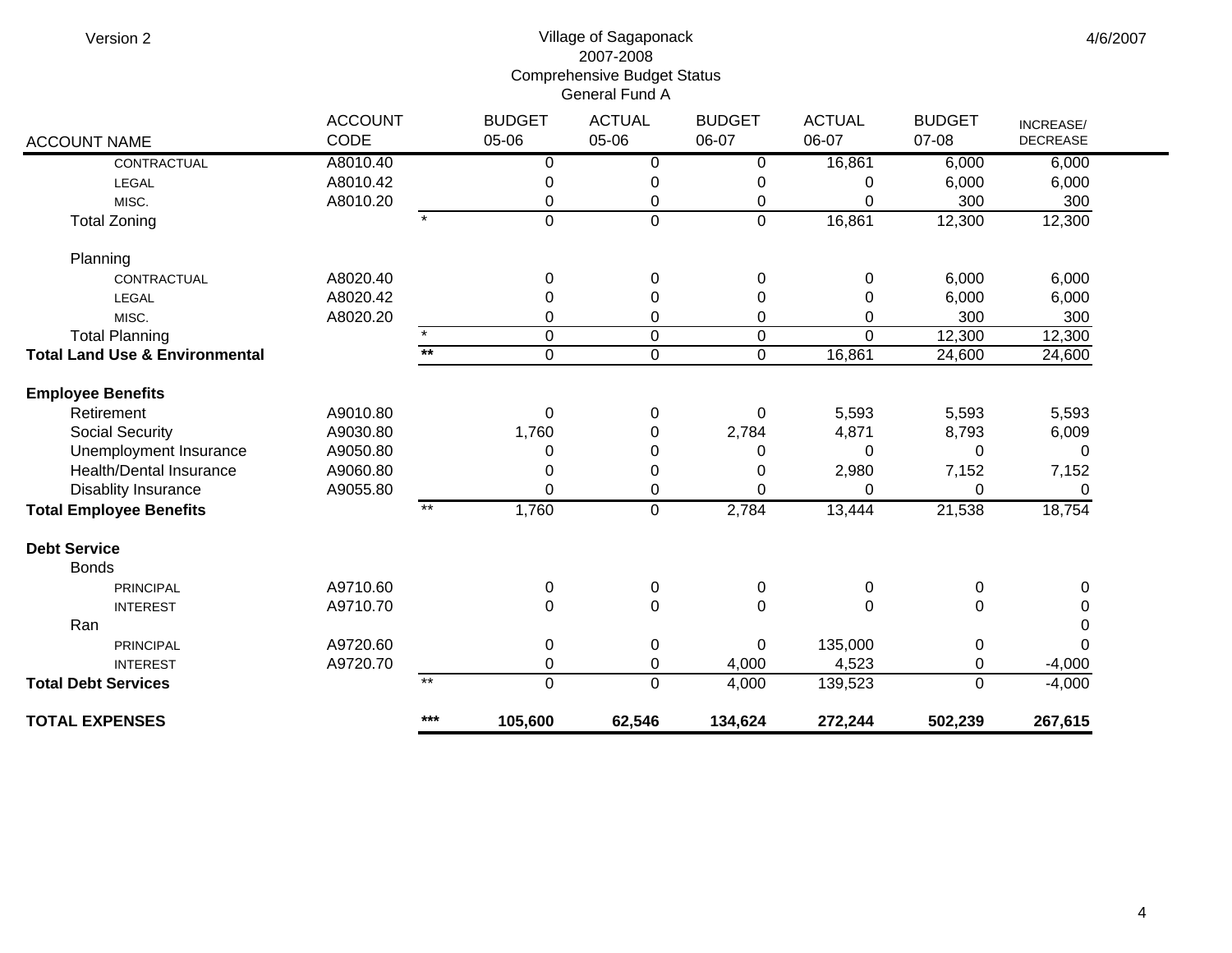## Village of Sagaponack 2007-2008 Revenue Status General Fund - A

| <b>ACCOUNT NAME</b><br><b>Real Property Taxes</b> | <b>ACCOUNT</b><br><b>CODE</b> |       | <b>BUDGET</b><br>05-06 | <b>ACTUAL</b><br>05-06 | <b>BUDGET</b><br>06-07 | <b>ACTUAL</b><br>06-07 | <b>BUDGET</b><br>07-08 | <b>INCREASE/</b><br><b>DECREASE</b><br>06-07 vs<br>$07 - 08$ |
|---------------------------------------------------|-------------------------------|-------|------------------------|------------------------|------------------------|------------------------|------------------------|--------------------------------------------------------------|
| Real Property Tax                                 | A1001                         |       | 0                      | $\Omega$               | $\Omega$               | $\Omega$               | 243,239                | 243,239                                                      |
| Payment in Lieu of Taxes                          | A1005                         |       | 0                      | $\Omega$               | 0                      | $\Omega$               | 0                      |                                                              |
| Interest & Penalties                              | A1090                         |       | 0                      | $\mathbf 0$            | 0                      | 0                      | 0                      | $\Omega$                                                     |
| <b>Total Real Property Tax</b>                    |                               | $***$ | 0                      | $\overline{0}$         | $\overline{0}$         | 0                      | 243,239                | 243,239                                                      |
| <b>Non-Property Tax</b>                           |                               |       |                        |                        |                        |                        |                        |                                                              |
| Utilities Gross Receipts Tax                      | A1130                         |       | 0                      | 0                      | 0                      | 0                      | 20,000                 | 20,000                                                       |
| <b>Total Non-Property Tax</b>                     |                               | $**$  | $\overline{0}$         | $\Omega$               | $\overline{0}$         | $\Omega$               | 20,000                 | 20,000                                                       |
| <b>Departmental Income</b>                        |                               |       |                        |                        |                        |                        |                        |                                                              |
| Charges for Tax advertising                       | A1235                         |       | 0                      | $\Omega$               | 0                      | $\Omega$               | 0                      | 0                                                            |
| <b>Vital Statistics Fees</b>                      | A1603                         |       | 0                      | 0                      | 0                      | 0                      | $\Omega$               | 0                                                            |
| <b>Zoning Fees</b>                                | A2110                         |       | 0                      | $\Omega$               | 0                      | 0                      | 3,000                  | 3,000                                                        |
| <b>Planning Fees</b>                              | A2115                         |       | 0                      | 0                      | 0                      | 0                      | 3,000                  | 3,000                                                        |
| <b>Building Permits</b>                           | A2555                         |       | 0                      | 0                      | 0                      | 0                      | 30,000                 | 30,000                                                       |
| <b>Other Permits</b>                              | A2590                         |       | 0                      | $\mathbf 0$            | 0                      | 0                      | 3,000                  | 3,000                                                        |
| <b>Total Departmental Income</b>                  |                               | $**$  | $\overline{0}$         | $\overline{0}$         | $\overline{0}$         | $\Omega$               | 39,000                 | 39,000                                                       |
| <b>Miscellaneous Income</b>                       |                               |       |                        |                        |                        |                        |                        |                                                              |
| Refund from prior year                            | A2701                         |       | $\,0\,$                | $\Omega$               | 0                      | $\Omega$               | $\pmb{0}$              | 0                                                            |
| <b>Other Unclassified</b>                         | A2770                         |       | 0                      | 135,000                | 187,000                | 187,000                | 0                      | 187,000                                                      |
| <b>Total Miscellaneous Income</b>                 |                               | $***$ | $\mathbf 0$            | 135,000                | 187,000                | 187,000                | $\mathbf 0$            | $-187,000$                                                   |
| <b>State Aid</b>                                  |                               |       |                        |                        |                        |                        |                        |                                                              |
| State Aid Per Capita                              | A3001                         |       | $\mathbf 0$            | 0                      | 0                      | $\Omega$               | 0                      | 0                                                            |
| Mortgage Tax                                      | A3005                         |       | 0                      | $\mathbf 0$            | 189,000                | 126,140                | 200,000                | 11,000                                                       |
| <b>Total State Aid</b>                            |                               | $*$   | $\overline{0}$         | $\Omega$               | 189,000                | 126,140                | 200,000                | 11,000                                                       |
| <b>TOTAL INCOME</b>                               |                               | $***$ | 0                      | 135,000                | 376,000                | 313,140                | 502,239                | 126,239                                                      |